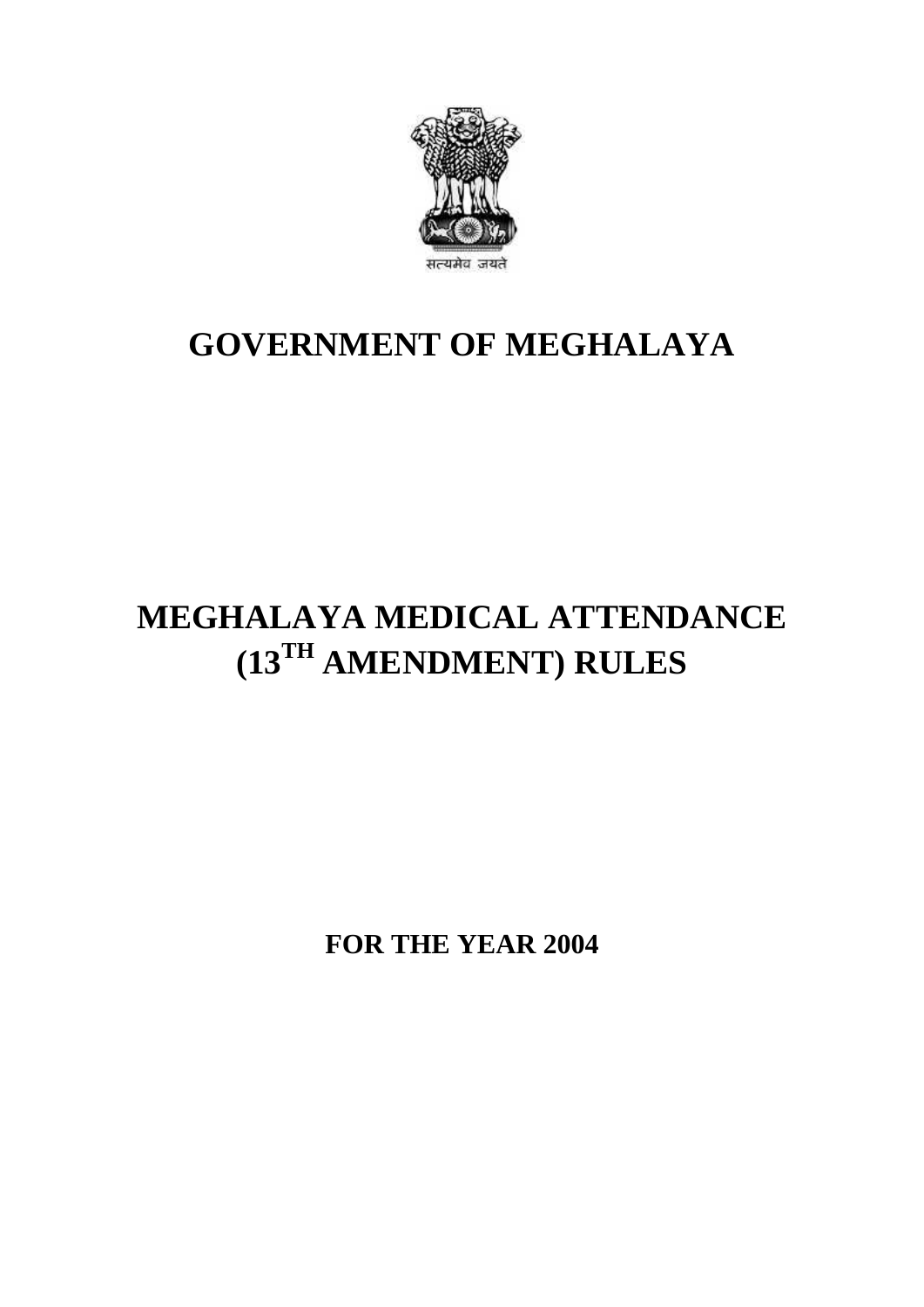## **GOVERNMENT OF MEGHALAYA HEALTH AND FAMILY WELFARE DEPARTMENT**

**….**

#### ORDERS BY THE GOVERNOR

#### **NOTIFICATION**

### The  $24<sup>th</sup>$  May, 2004

ORDERS BY THE GOVERNOR<br>
NOTIFICATION<br>
The 24<sup>th</sup> May, 2004<br>
No. Health.272/2002/Pt/155:- In exercise of the powers conferred by the proviso to Article<br>
309 of the Constitution, the Governor of Meghalaya is pleased to make 309 of the Constitution, the Governor of Meghalaya is pleased to make the following rules further to amend the Meghalaya Medical Attendance Rules, 1981, namely:- 1. Health.272/2002/Pt/155:- In exercise of the powers conferred by the proviso to Article<br>of the Constitution, the Governor of Meghalaya is pleased to make the following rules<br>her to amend the Meghalaya Medical Attendance alth.272/2002/Pt/155:- In exercise of the powers conferm<br>the Constitution, the Governor of Meghalaya is pleased<br>to amend the Meghalaya Medical Attendance Rules, 1981<br>Short title and Commencement :- (i) These rules ma<br>Medic

- (ii) They shall come into force at once. 2. Addition of new clauses to Sub-Rule (3) of Rule 10 – In Sub-Rule (3) of Rule 10 of<br>the Meghalaya Medical Attendance into force at once.<br>2. Addition of new clauses to Sub-Rule (3) of Rule 10 – In Sub-Rule (3) of Rule 10
- Short title and Commencement :- (1) These rules may be called the Meghalaya<br>Medical Attendance (13th Amendment) Rules, 2004.<br>(ii) They shall come into force at once.<br>Addition of new clauses to Sub-Rule (3) of Rule 10 In clauses (an) shall be added namely:- Addition of new clauses to Sub-Rule (3) of Rule 10 – In Sub-Rule (3) of Rule 10 of<br>the Meghalaya Medical Attendance Rules 1981, after clause (am) the following new<br>clauses (an) shall be added namely:-<br>(an) North Eastern In

and Radio-diagnosis.

Sd/- (P. S. Dkhar, MCS.,) Officer-on-Special Duty to the Govt. of Meghalaya Health & Family Welfare Department

….

Memo No.Health.272/2002/Pt/155-A Dt. Shillong, the 24<sup>th</sup> May, 2004.<br>Copy forwarded to:-Memo No.Health.272/2002/Pt/155-A<br>Copy forwarded to:-

- 1) The Director of Printing and Stationery, Meghalaya, Shillong for favour of publication in the Meghalaya, Gazette. publication in the Meghalaya, Gazette. by forwarded to:-<br>2) The Director of Printing and Stap<br>1) The Director of Printing and Stap<br>1) All Administrative Departments.<br>3) All Heads of Departments. by forwarded to:-<br>
1) The Director of Printing<br>
publication in the Meghala<br>
2) All Administrative Depart<br>
3) All Heads of Departments.
- 
-